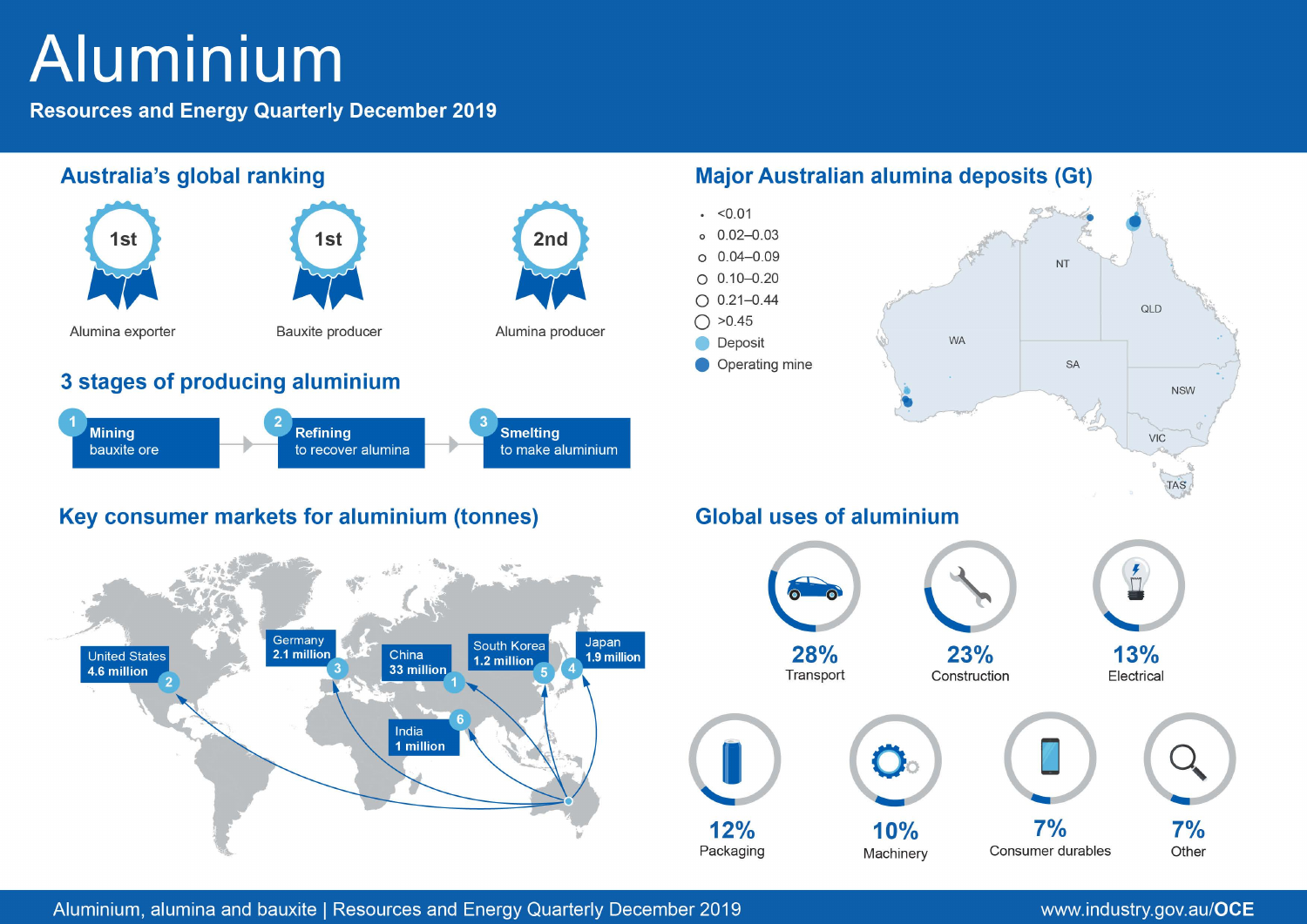# **11.1 Summary**

- Rising aluminium supply and slowing aluminium demand are expected to drive aluminium prices lower in 2020 and 2021, to average US\$1,700 and US\$1,615 a tonne, respectively. Alumina prices are also forecast to decline over the outlook period, to average US\$312 a tonne in 2021.
- After reaching a peak of \$16 billion in 2018–19, the total value of Australian exports of aluminium, alumina and bauxite is expected to fall to \$14 billion in 2020–21, due to lower forecast prices.
- With no planned expansions to smelter or refinery capacity until after 2020–21, annual Australian output is likely to be steady over the outlook period, at 1.6 million tonnes of aluminium and 20 million tonnes of alumina.

## **11.2 Prices**

#### Aluminium and alumina prices fell in the December quarter 2019

The London Metal Exchange (LME) spot price for aluminium traded lower in the December quarter of 2019, averaging US\$1,718 a tonne. Slowing world economic growth has continued to dampen aluminium demand, especially from China — the world's largest aluminium user. Falling input costs — alumina prices dropped by around 29 per cent in 2019 — also contributed to lower aluminium prices. The price fall was largely contained by an ongoing inventory drawdown (Figure 11.1) and lower aluminium output. The LME spot price is estimated to average US\$1,790 a tonne in 2019, down 15 per cent from a 2018 average of US\$2,110 a tonne.

The free on board (FOB) Australian alumina price was also lower in the December quarter of 2019, averaging US\$283 a tonne. The price decline was driven by rising supply — with the return to full production of Brazil's Alunorte refinery, after 19 months of restricted operation — and lower aluminium demand. The FOB Australian alumina price is estimated to average US\$335 a tonne in 2019, a decline of 29 per cent. Supply is forecast to outrun demand in 2020, pushing down the alumina price.

#### **Figure 11.1: Aluminium stocks**



Source: Bloomberg (2019); World Bureau of Metal Statistics (2019)

#### **Figure 11.2: World aluminium and alumina prices**



Source: LME (2019) spot prices; Metals Bulletin (2019) Alumina monthly price; Department of Industry, Innovation and Science (2019)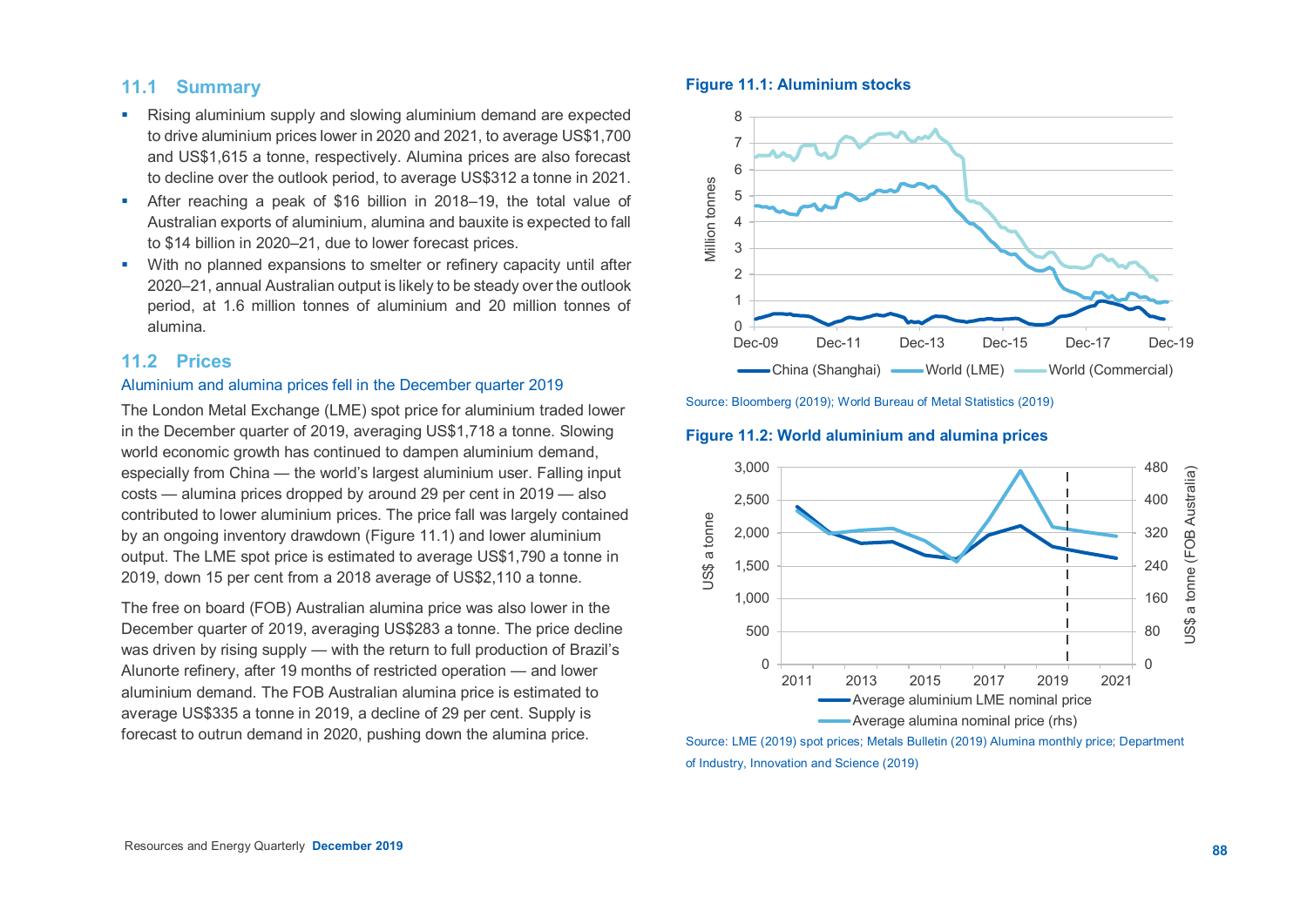#### Aluminium and alumina prices to fall in 2020 and 2021

The LME aluminium spot price is forecast to decrease by 5.1 per cent to average US\$1,700 a tonne in 2020, and fall by a further 5.0 per cent in 2021 to average US\$1,615 a tonne (Figure 11.2). Prices are expected to decline on the back of growing aluminium production — which is forecast to increase at an annual average rate of over 3.8 per cent over the outlook period — and weaker aluminium consumption — expected to decrease at an average rate of 1.2 per cent a year in 2020 and 2021.

China's winter production curtailment policy — implemented over the last two winters to improve air quality — is expected to be softened in the 2019–20 winter season against a backdrop of slowing industrial production and economic growth. The relaxation is likely to raise aluminium output and create some headwinds for aluminium prices. Adding further pressure is the impact of falling input costs, with alumina prices forecast to continue to fall over the outlook period.

The FOB Australian alumina price is forecast to fall by 3.5 per cent to average US\$323 a tonne in 2020, and then average US\$312 a tonne in 2021 (Figure 11.2). The price decline is expected to be driven by growing global alumina supply — due to the return to full production of Alunorte and slowing global aluminium demand — due to lower global car sales. Slowing demand growth from the world automotive sector is having a considerable impact on global aluminium demand and prices.

# **11.3 World consumption**

#### Falls in global aluminium/alumina demand in the September quarter 2019

Global aluminium consumption fell by 6.2 per cent year-on-year in the September quarter of 2019, to nearly 16 million tonnes. Both trade tensions between the US and China, and slowing global economic growth, have resulted in softer demand for aluminium. China — the world's largest aluminium consumer — consumed 9 million tonnes of aluminium in the September quarter, a fall of 6.8 per cent year-on-year.

Over the September quarter, sales in the Chinese automotive sector (one

of the country's largest aluminium consumers) fell by 5.5 per cent yearon-year to 5.8 million units. The fall in car sales in China was due to the withdrawal of government subsidies for cheap and low quality new energy vehicles — hybrids and electric cars.

Global industrial production — a leading indicator for aluminium demand — is forecast to increase at a slower pace, averaging annual growth of 1.0 per cent in 2019. As a result, global aluminium consumption is estimated to fall by 3.8 per cent in 2019, to 63 million tonnes (Figure 11.3).

World alumina usage declined by 3.0 per cent year-on-year in the September quarter 2019 to over 29 million tonnes, driven by lower global aluminium production (down by 2.2 per cent year-on-year). Aluminium output in China — the world's largest aluminium producer — fell by 3.6 per cent year-on-year in the September quarter of 2019, as concerns about the trade tensions with the US discouraged Chinese aluminium smelters from raising output.

#### **Figure 11.3: World aluminium production, consumption and prices**



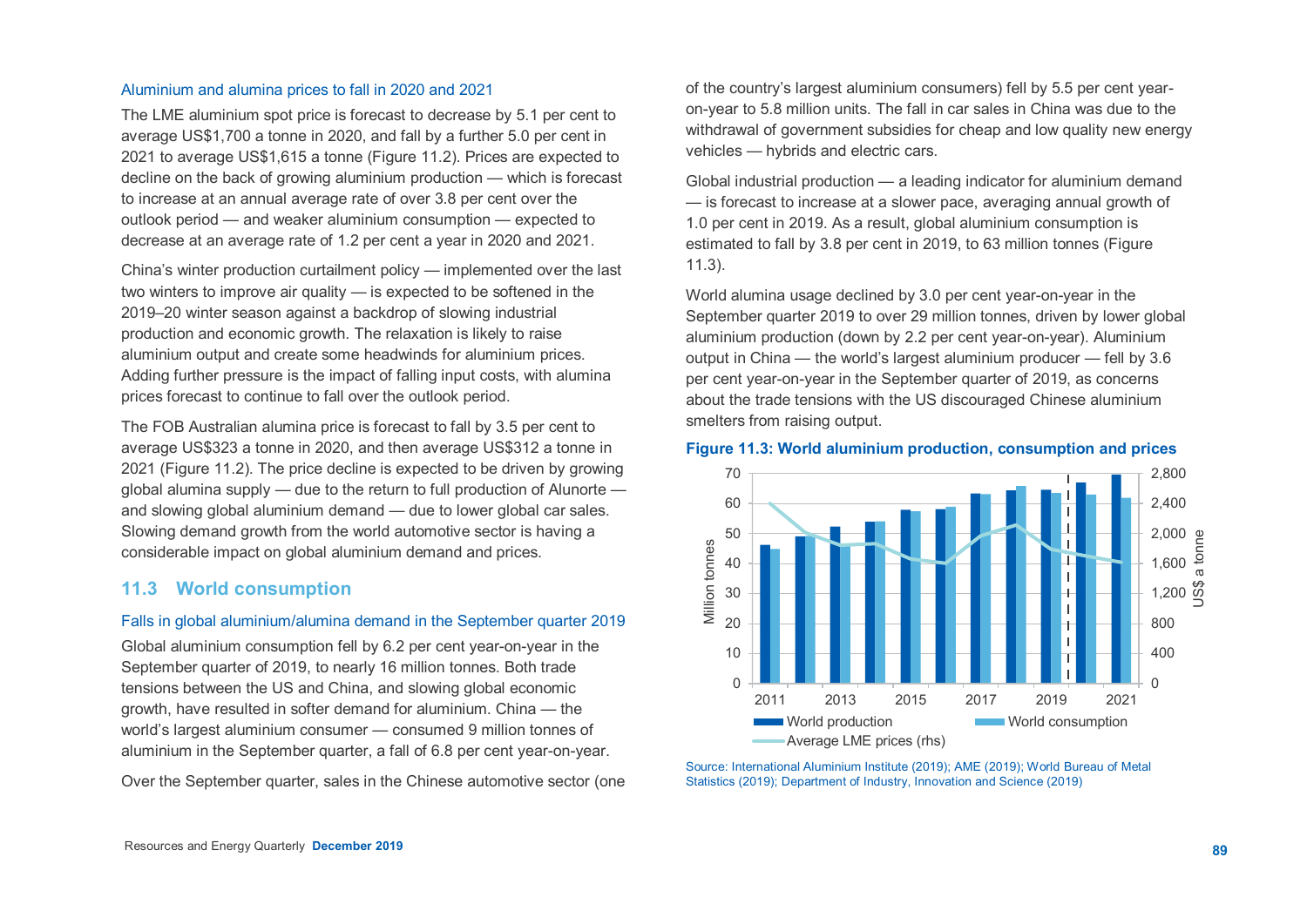The return to full production of the Albras and Becancour aluminium smelters and new aluminium capacity additions from China, are expected to lift the demand for alumina in the December quarter of 2019. However, this expected growth in alumina usage is likely to be outweighed by the negative impact of the US-China trade tensions. As a result, world alumina demand is estimated to fall by 0.8 per cent in 2019 to 120 million tonnes.

World bauxite usage rose by 4.4 per cent year-on-year in the September quarter to 84 million tonnes, propelled by increased global alumina production (up 4.3 per cent year-on-year). The growth was driven by the resumption of full production at the Alunorte alumina refinery in Brazil and the production ramp-up at the 4 million tonnes per year Al Taweelah alumina refinery in the UAE.

#### New aluminium capacity fuels increased demand for alumina and bauxite

World primary aluminium demand is forecast to fall at an average annual rate of 1.2 per cent in 2020 and 2021, to 62 million tonnes by 2021 (Figure 11.3). The decline is expected to be driven by slowing demand from the global automotive industry. New energy vehicle sales in China the world's largest car market — are expected to fall over the outlook period following the Chinese government's decision to scale-back electric vehicle subsidies in March 2019. Outside of China, economic uncertainties are expected to discourage consumers from purchasing vehicles. In the US, higher vehicle prices (driven by higher import tariffs) and weaker consumer confidence are expected to negatively impact consumer demand for vehicles.

World alumina consumption is forecast to increase at an average annual rate of 0.9 per cent in 2020 and 2021, to reach 121 million tonnes by 2021 (Figure 11.4). Alumina demand is driven by primary aluminium production, which is forecast to increase at an average annual rate of 3.8 per cent between 2020 and 2021.

Despite slowing economic growth, China is expected to remain the world's largest (and growing) source of alumina demand, accounting for 56 per cent (or 69 million tonnes) of world alumina demand in 2021. US

demand is expected to rise gradually over the outlook period. Russia, India and the UAE are also expected to remain large sources of demand.

World bauxite consumption is forecast to rise at an average annual rate of 5.7 per cent in 2020 and 2021, to nearly 340 million tonnes by 2021, driven by new alumina capacity in China and Indonesia.

#### **11.4 World production**

#### World production of aluminium, alumina and bauxite to rise in 2019

World aluminium production decreased by 2.2 per cent year-on-year in the September quarter of 2019 to nearly 16 million tonnes, due to lower output in China. Production in China — the world's largest aluminium producer — decreased by 3.6 per cent year-on-year over the same period to nearly 9 million tonnes. There were unexpected outages in the sector, due to flooding at Hongqiao's aluminium smelter in Shandong Province, and an explosion at Xinfa's aluminium smelter in Xinjiang region. Trade tensions with the US and the Chinese government's stricter environmental regulations have put a brake on production growth in China.

#### **Figure 11.4: World alumina production, consumption and prices**



Source: International Aluminium Institute (2019); AME (2019); World Bureau of Metal Statistics (2019); Department of Industry, Innovation and Science (2019)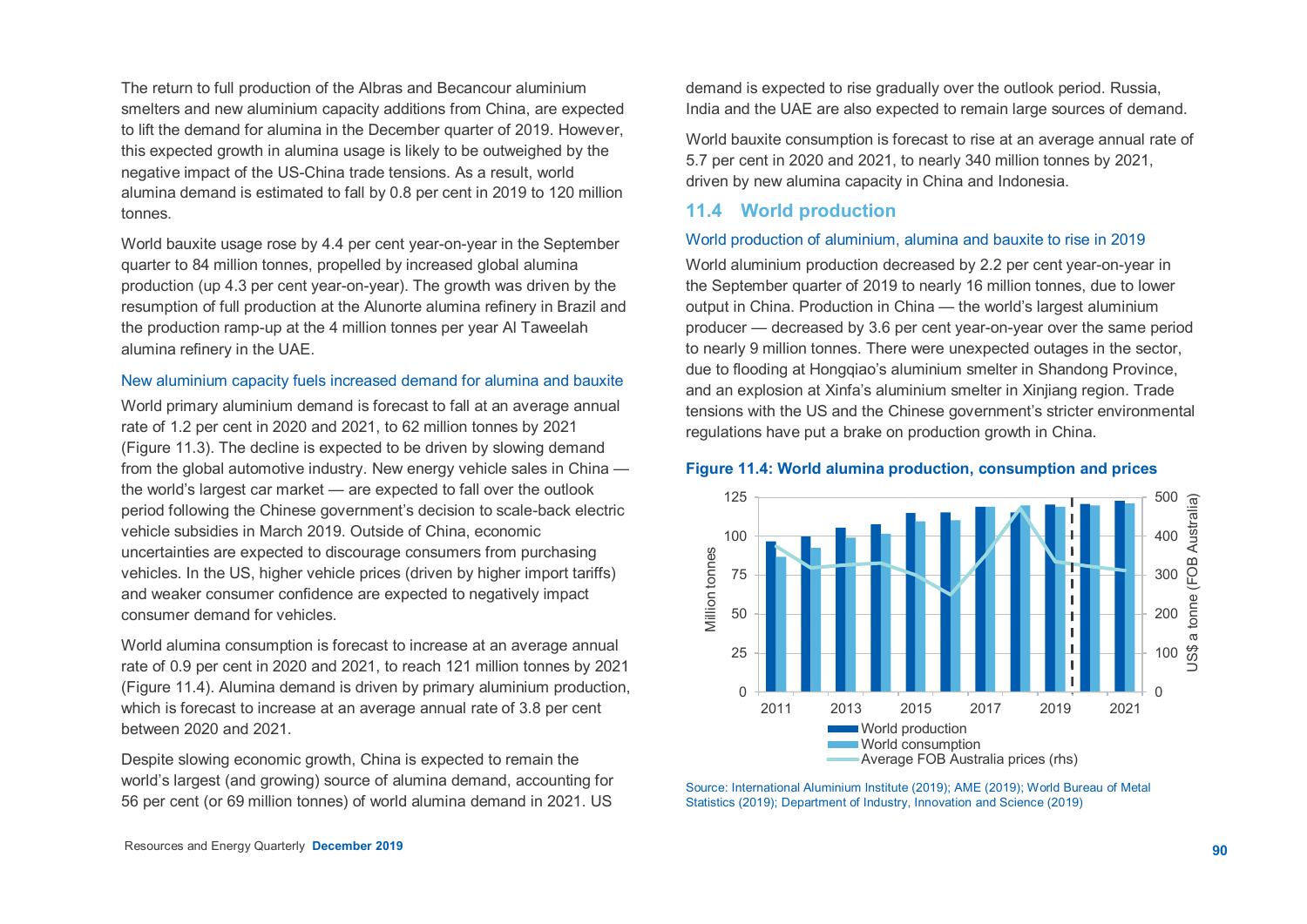Global aluminium supply is estimated to increase by 0.4 per cent in 2019, to reach 65 million tonnes (Figure 11.3). The rise is expected to be driven by increases in Chinese aluminium capacity, originating from the ramp-up of new aluminium smelters. These include the 500,000 tonnes per year East Hope Guyang aluminium smelter, and the 300,000 tonnes per year Guangxi Baikuang Bose-Wenshan aluminium smelter.

To offset slowing economic growth, the Chinese government has softened production cut enforcements with no official production cut targets for the 2019–20 winter season — 860,000 and 600,000 tonnes per annum of smelting capacity were cut in the 2017–18 and 2018–19 winter periods. The softening stance on environmental protection is likely to increase China's aluminium output, which is forecast to grow by 5.0 per cent yearon-year in the December quarter of 2019.

World alumina supply rose by 4.3 per cent year-on-year in the September quarter, to nearly 31 million tonnes. The Alunorte alumina refinery in Brazil operated at half of its 6.3 million tonne per annum capacity between March 2018 and June 2019, due to restrictions imposed by Brazilian environmental authorities amid concerns of water contamination. The refinery's return to full production is expected to bring three million tonnes per year of alumina capacity back online.

The two million tonnes per year Al Taweelah alumina refinery in the UAE has produced 600,000 tonnes of alumina since commencing production in April 2019. It is expected that Al Taweelah will produce another 400,000 tonnes by the end of the year, bringing its production for 2019 to around one million tonnes. As a result, world alumina supply is estimated to rise by 4.5 per cent in 2019 to 120 million tonnes (Figure 11.4).

World bauxite production increased by 4.4 per cent year-on-year in the September quarter to nearly 84 million tonnes, propelled by an 8.0 per cent rise in bauxite production in Australia — the world's largest bauxite producer. The addition of new capacity at Rio Tinto's Amrun bauxite project and Metro Mining's Bauxite Hills project in Queensland contributed to higher output in Australia.

World bauxite production is estimated to increase by 5.5 per cent in 2019 to 346 million tonnes, driven by the production ramp-up at the Amrun bauxite project in Western Australia. Aluminium Corporation of China's 12 million tonnes a year Boffa bauxite mine in Guinea is expected to start production in December 2019.

#### World production of aluminium, alumina and bauxite to continue to rise

World aluminium production is forecast to rise by 3.6 per cent in 2020 and by a further 4.0 per cent in 2021, to reach 70 million tonnes in 2021 (Figure 11.3). The gains will be driven by new additional capacity from China, Iran and Indonesia. In China, Baoshan Iron and Steel is expected to test production at its 300,000 tonnes per year aluminium project by mid-2020. Inner Mongolia Mengtai Group commenced construction of its 200,000 tonnes a year aluminium alloy project in June 2019. Phase one capacity of 100,000 tonnes is expected to come online in 2020. Iran is implementing its plan to increase its annual aluminium production to 1.5 million tonnes by 2025, with the 300,000 tonnes per year SALCO aluminium smelter due to commence production in 2020. In July 2019, PT Indonesia Asahan Aluminium (Inalum) announced plans to increase production at the Asahan aluminium smelter in Indonesia from 250,000 to 2.0 million tonnes per year by 2035.

World alumina production is forecast to increase by 0.3 per cent in 2020 to 121 million tonnes, and by a further 1.6 per cent in 2021, to reach 123 million tonnes (Figure 11.4). The growth is expected to be driven by China, India and Indonesia. In India, with improved bauxite sourcing, Vedanta is planning to increase production capacity at its Lanjigarh refinery to 2.7 million tonnes in the short term, and to 6.0 million tonnes in the medium term. In China, the Qiya Aluminium Group's 2.4 million tonnes per year Qiya Linfen alumina refinery is expected to commence production in 2020. In Indonesia, the 1.2 million tonnes per year jointventure Mempawah alumina refinery project (Chalco from China and two local Indonesian companies) is expected to come online in 2020.

World bauxite production is forecast to increase by 8.5 and 2.1 per cent in 2020 and 2021, to 376 and 384 million tonnes, respectively (Figure 11.5).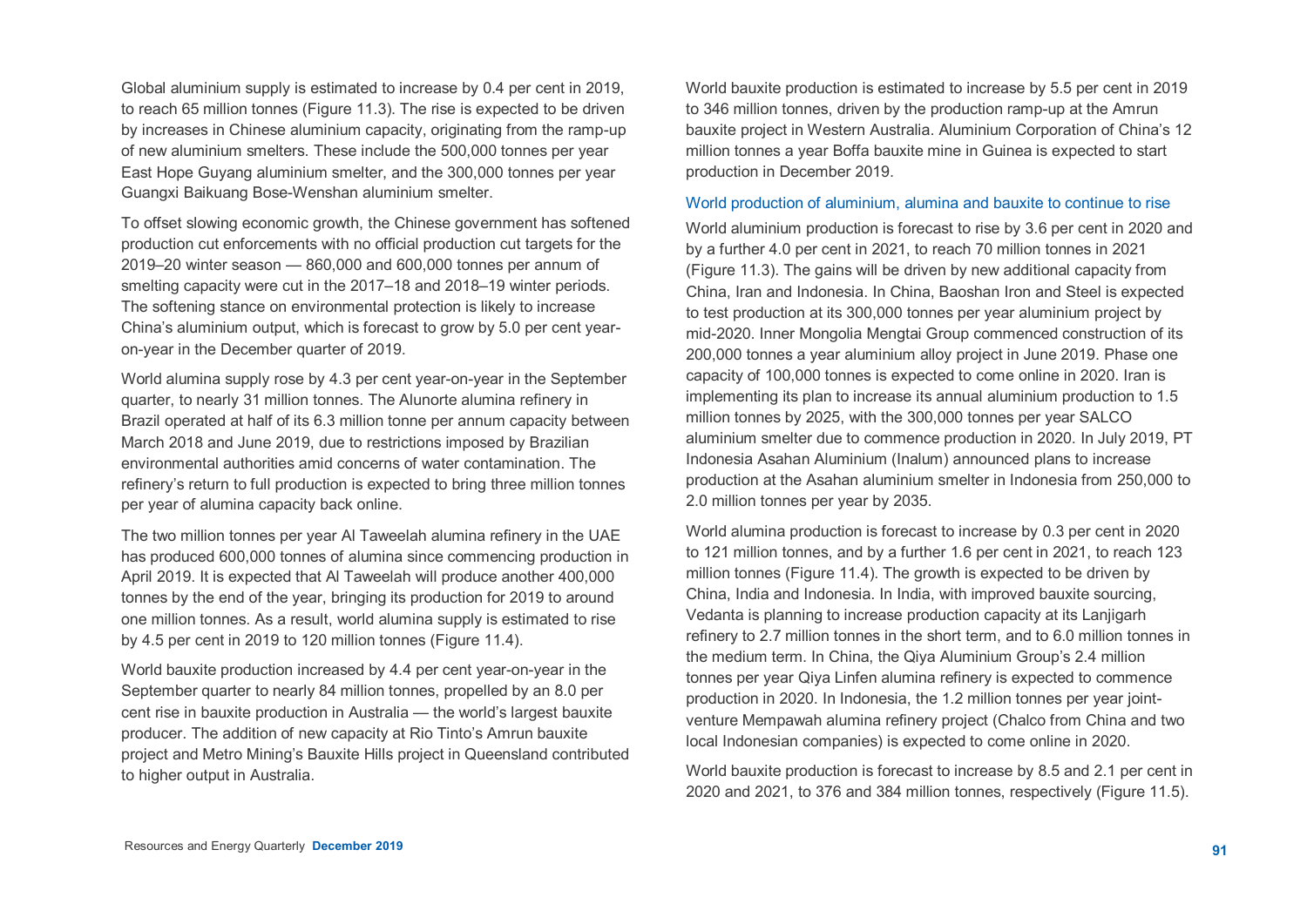The gains are expected to be driven by newly added capacity in Australia — the world's largest bauxite producer — and Guinea.

# 400 320 Villion tonnes Million tonnes240 160 80  $\cap$ 2011 2013 2015 2017 2019 2021

#### **Figure 11.5: World bauxite production**

#### Source: Department of Industry, Innovation and Science (2019)

With a growing investment pipeline, Guinea is likely to overtake China as the world's second largest bauxite producer by the end of the outlook period.

The Malaysian government is expected to issue bauxite mining licences to local mining companies in January 2020. The decision marks a full resumption of bauxite mining activity in Malaysia, after a mining ban was put in place in early 2016 over unregulated mining and water contamination. Before the ban, Malaysia produced over 24 million tonnes of bauxite in 2015, and accounted for 8.4 per cent of global bauxite output.

# **11.5 Australia's exports and production**

# Steady aluminium production, slight fall in alumina production, but moderate growth in bauxite production in the September quarter 2019

Australia's aluminium production was largely unchanged (397,000 tonnes) in the September quarter 2019. Over this period, Australia's bauxite production increased by 8.0 per cent year-on-year to over 26 million tonnes, propelled by the addition of new capacity at Rio Tinto's Amrun bauxite project and Metro Mining's Bauxite Hills project in Queensland.

Australia's alumina production fell by 1.4 per cent in the September quarter, to around 4.8 million tonnes, with output impacted by maintenance activities. Production at Rio Tinto's Yarwun decreased by 9.8 per cent year-on-year in the September quarter to 671,000 tonnes, due to an extended 35-day shutdown for planned five-year maintenance. Production at Queensland Alumina Limited — a joint-venture between Rio Tinto and Rusal — fell by 11 per cent year-on-year in the September quarter to 836,000 tonnes, due to maintenance activities.

#### New capacity to drive strong growth in bauxite output

With no planned expansions to smelter or refinery capacity in the short-term, annual output is forecast to remain at 1.6 million tonnes of aluminium and 20 million tonnes of alumina through to 2020–21. The USbased Alcoa has announced a review of its global aluminium operations — possibly including the Portland Aluminium smelter in Victoria. Rio Tinto has also announced a review of its aluminium smelter in New Zealand.

Australia's bauxite production is forecast to grow by 19 and 5.5 per cent in 2019–20 and 2020–21, to 118 and 124 million tonnes, respectively, driven by the full production capacity at Amrun (23 million tonnes per year) and Bauxite Hills (6 million tonnes per year). On 13 November 2019, Metro Mining received an approval from the Northern Australia Infrastructure Facility for a loan of \$47 million to carry out the stage 2 expansion at the Bauxite Hills mine, which will raise the production rate to 6 million tonnes of bauxite a year.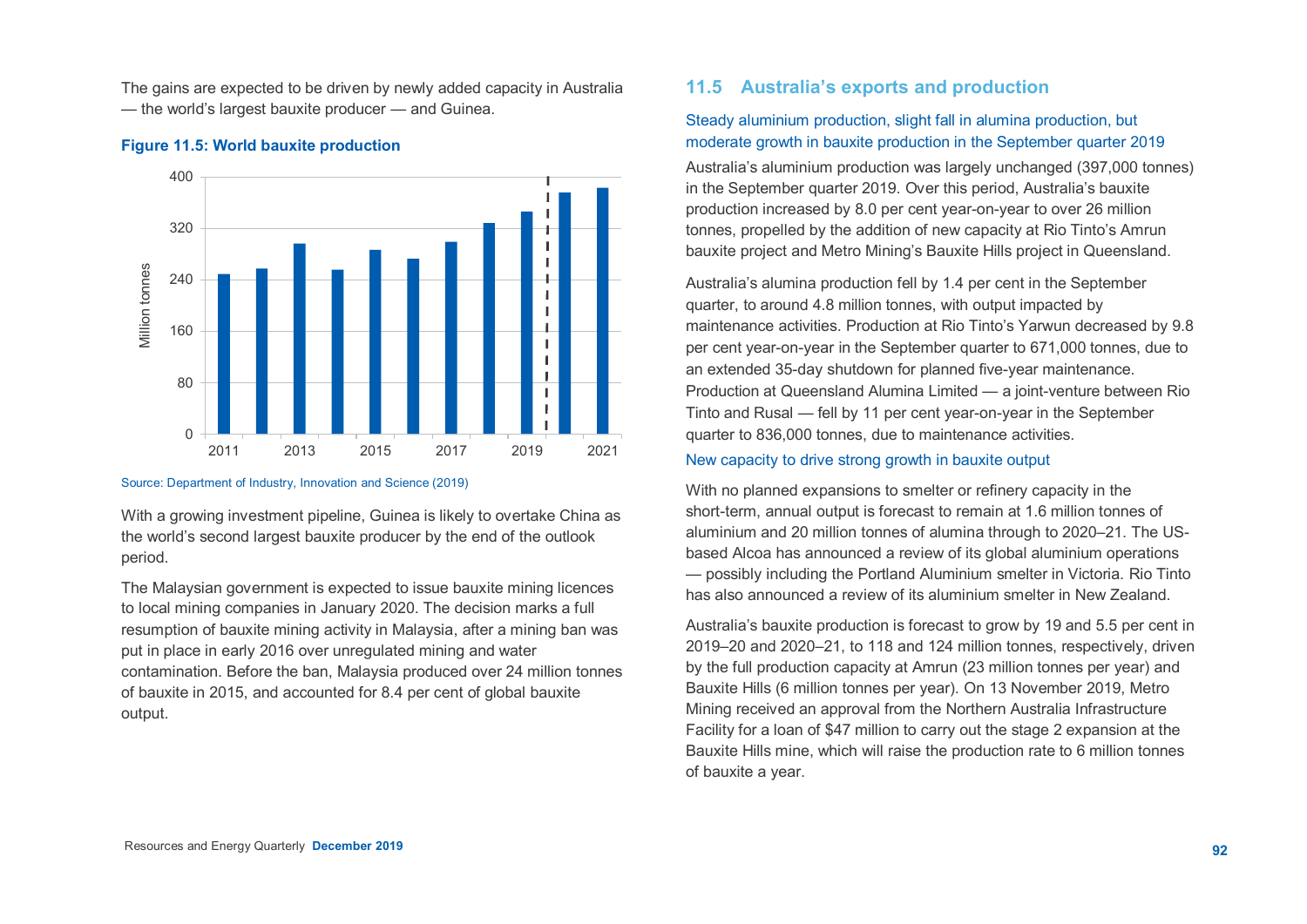Figure 11.6 shows Australia's annual production growth for aluminium, alumina and bauxite from 1991–92 to 2018–19. Aluminium and alumina production growth has been sluggish, with years of negative growth. In contrast, bauxite production growth has been more stable and accelerated in recent years, driven by stronger demand from China and the ramp up of new capacity.

#### **Figure 11.6: Australia's aluminium, alumina and bauxite production – annual growth**



Source: Department of Industry, Innovation and Science (2019)

#### Weak aluminium, alumina and bauxite exports in September quarter

Australia's aluminium, alumina and bauxite export earnings fell by 16 per cent year-on-year in the September quarter 2019 to \$3.4 billion, fuelled by lower aluminium (down 9.2 per cent year-on-year) and alumina (down 24 per cent year-on-year) prices. The fall in export earnings was partially contained by increased export volumes of aluminium (up 3.1 per cent year-on-year), alumina (up 3.5 per cent year-on-year) and bauxite (up 24 per cent year-on-year).

Australian primary aluminium exports to the US fell by 51 per cent year-

on-year in the September quarter 2019 to A\$92 million, due to lower export volumes (down 42 per cent year-on-year) (Figure 11.7).

# $0 +$ Sep-09 50 100 150 200 250 Sep-09 Sep-11 Sep-13 Sep-15 Sep-17 Sep-19 A\$ million

## **Figure 11.7: Australia's primary aluminium exports to the US**

Source: ABS (2019) International Trade in Goods and Services, 5368.0

#### Lower aluminium and alumina prices lead to weaker export outlook

After reaching a record high of \$16 billion in 2018–19, Australia's aluminium, alumina and bauxite export earnings are forecast to fall by 13 per cent to \$14 billion in 2019–20, and by a further 5.8 per cent in 2020– 21 to \$13 billion in 2020–21 (Figure 11.8 and 11.9). The decline is due to the impact of an expected softening of prices for aluminium and alumina — due to growing supply — over the outlook period, which will only be partially offset by the increased export volumes of alumina and bauxite.

Bauxite export volumes are forecast to rise by 13 per cent in 2019–20 to 38 million tonnes (Figure 11.10). The majority of Australia's bauxite (over 97 per cent) is expected to be shipped to China, where alumina refiners continue to rely on imported materials from Australia and Guinea to replace their depleted and poor quality domestic bauxite. Australia's bauxite exports are expected to contribute around 11 per cent (or \$1.5 billion a year) to Australia's total aluminium, alumina and bauxite exports.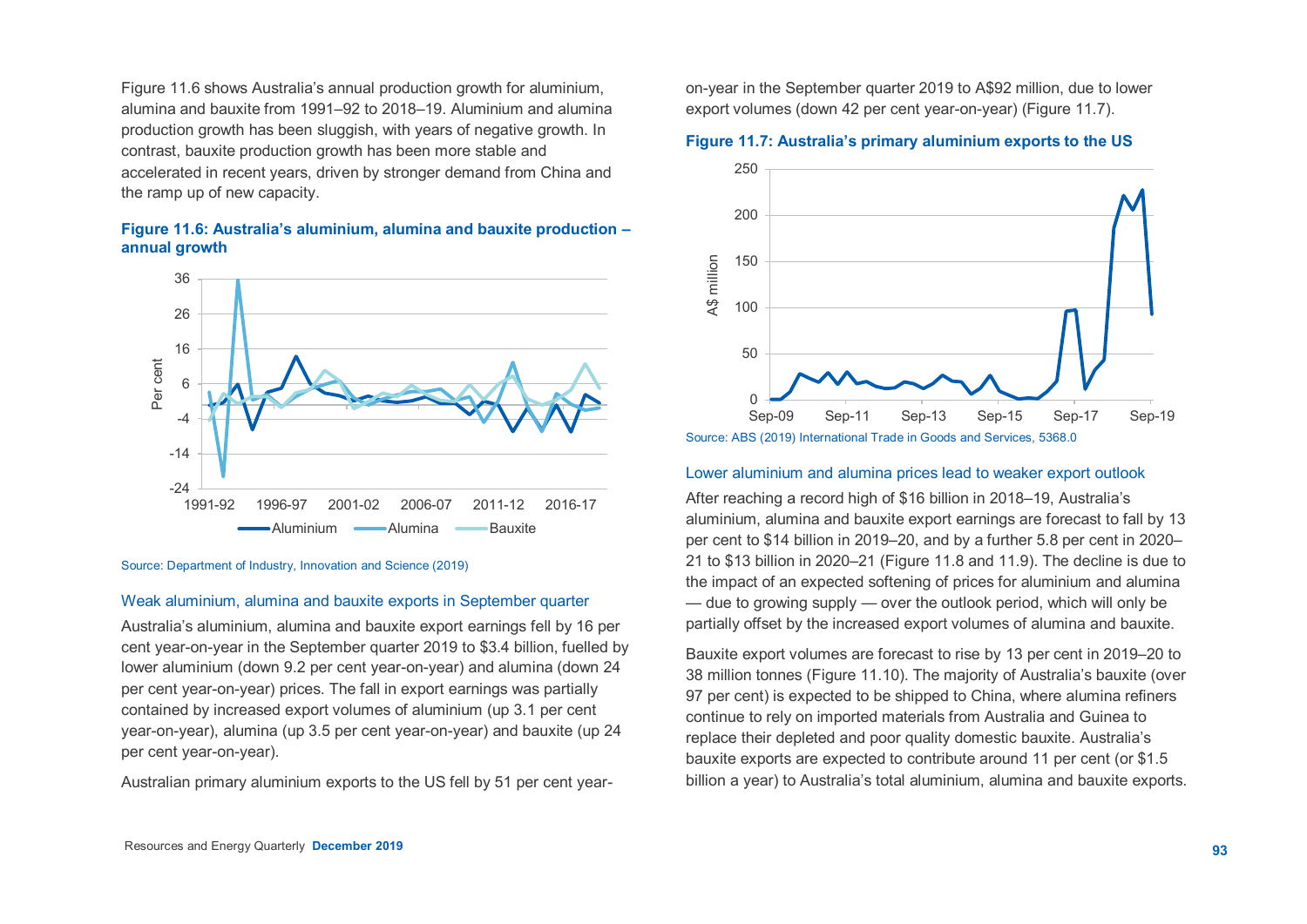

#### **Figure 11.8: Australia's aluminium exports and production**

#### Source: ABS (2019) International Trade in Goods and Services, 5368.0; Department of Industry, Innovation and Science (2019)

Australia's bauxite exports are expected to contribute about 11 per cent (or \$1.5 billion a year) to total aluminium, alumina and bauxite exports.

The Malaysian government's decision to remove bauxite mining ban is expected to add pressure to Australian bauxite exporters, as another major bauxite supplier enters the Chinese bauxite market. Malaysia was previously a key bauxite supplier to China, exporting nearly 3.5 million tonnes a month around the end of 2015.

Following the export ban on raw nickel ores, the Indonesian government is likely to bring forward the ban on exports of raw bauxite — initially planned for 2022 — to 2020. In 2018, Indonesia produced over 10 million tonnes of bauxite and exported 8.6 million tonnes of bauxite to the world. The Indonesian government implemented a similar ban in 2014, which reduced the country's bauxite production by 99 per cent in just one year.

Australian bauxite exporters are likely to benefit from this export ban, with less competition for the Chinese bauxite import market.

#### **Figure 11.9: Australia's alumina exports and production**



Source: ABS (2019) International Trade in Goods and Services, 5368.0; Department of Industry, Innovation and Science (2019)

#### **Figure 11.10: Australia's bauxite exports and production**



Source: ABS (2019) International Trade in Goods and Services, 5368.0; Department of Industry, Innovation and Science (2019)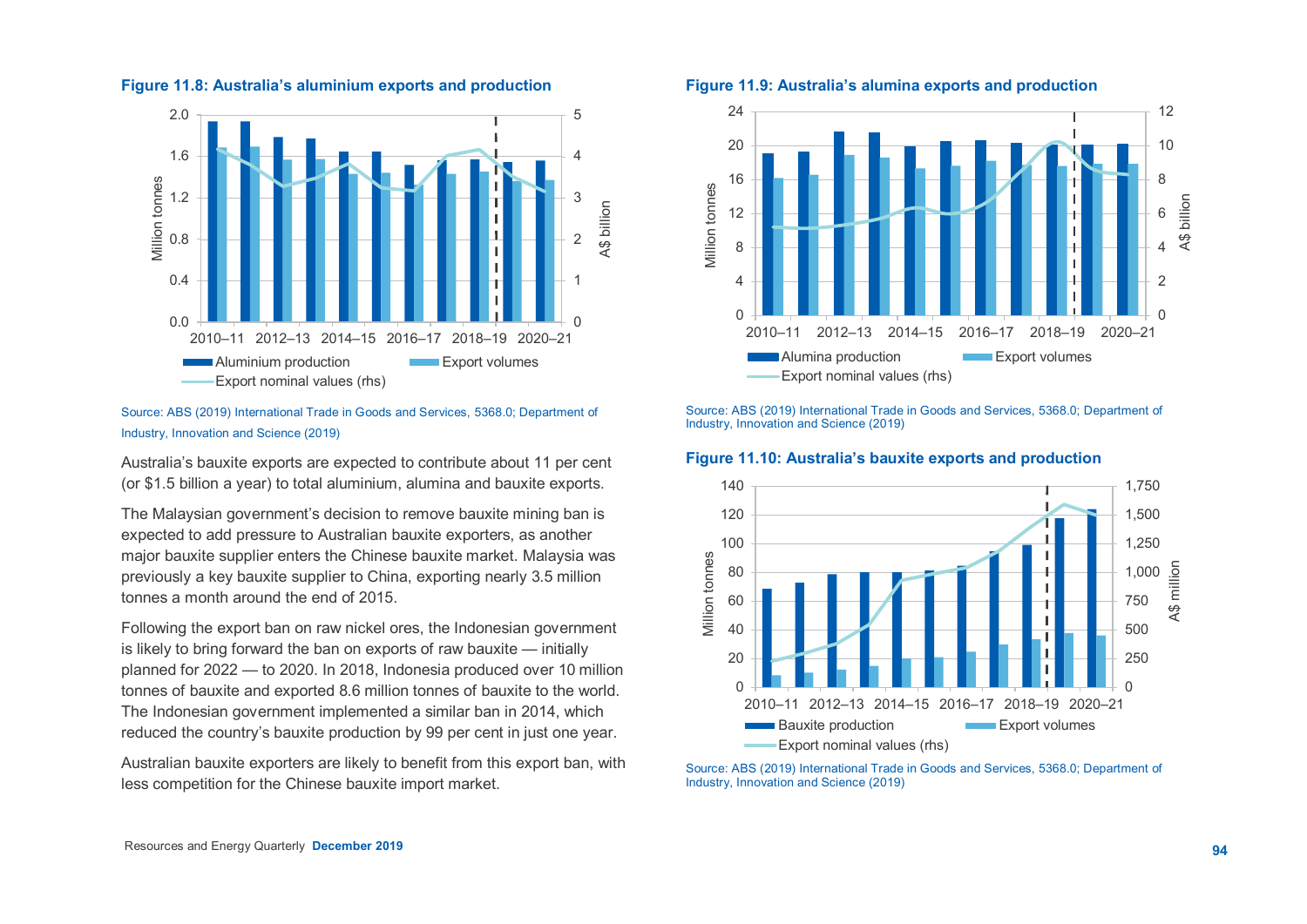## Revision to the outlook

The outlook for alumina price in 2020 and 2021 has been revised down by 5.5 per cent per year from the September 2019 *Resources and Energy Quarterly*, due to a larger than expected fall in the FOB Australian alumina price in the December quarter 2019.